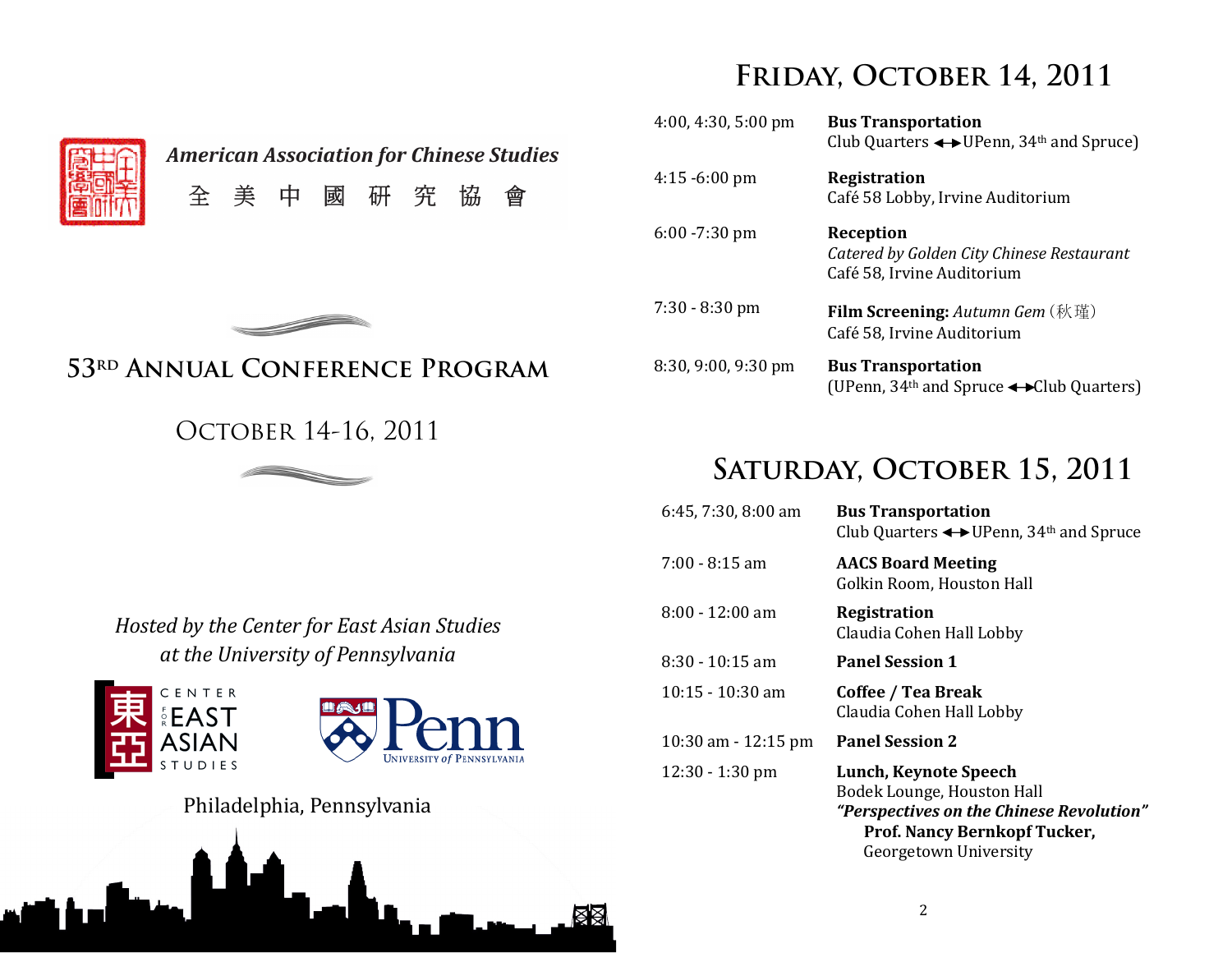# PANELS: SATURDAY

| $1:45 - 3:00$ pm              | <b>Panel Session 3</b>                                                                                                                                                      |
|-------------------------------|-----------------------------------------------------------------------------------------------------------------------------------------------------------------------------|
| $3:00 - 3:15$ pm              | Coffee / Tea Break<br>Claudia Cohen Hall Lobby                                                                                                                              |
| $3:15 - 5:00$ pm              | <b>Panel Session 4</b>                                                                                                                                                      |
| $5:00, 5:30, 6:00 \text{ pm}$ | <b>Bus Transportation</b><br>UPenn, $34th$ and Spruce $\leftrightarrow$ Club Quarters                                                                                       |
| $6:30 - 8:00$ pm              | <b>Dinner Reception</b><br>Performance by Pan-Asian Dance Troupe<br>Joy Tsin Lau, Chinatown<br>1026 Race Street   Philadelphia, PA 19107<br>(transportation is on your own) |

# **Sunday, October 16, 2011**

| $7:15, 7:45, 8:15$ am | <b>Bus Transportation</b><br>Club Quarters $\leftrightarrow$ UPenn, 34 <sup>th</sup> and Spruce) |
|-----------------------|--------------------------------------------------------------------------------------------------|
| $7:15 - 8:10$ am      | <b>AJCS Board Meeting</b><br>(Davio's Restaurant, 111 South 17th Street)                         |
| 8:30 -10:15 am        | <b>Panel Session 5</b>                                                                           |

10:30, 11:00, 11:30 am Bus Transportation (UPenn,  $34<sup>th</sup>$  and Spruce  $\leftrightarrow$  Club Quarters)

#### Panel information can be found on pages 4-15

## **Panel 1 | 8:30 am - 10:15 am**

1A "The Significance of the Xin-Hai Revolution and the Development of the Republic of China" Claudia Cohen Hall 402 

Organizer, Chair, and Discussant: **Yu-long Ling**, Franklin College

"Disciples of Xin-Hai Revolution: Chiang and Mao" Paul H. Tai, University of Detroit-Mercy

"Sun Yat-sen's Revolutionary Thought in Modern World" Yu-long Ling, Franklin College

"State Capitalism, Taiwan Experience, and the China Model: Convergence on Sun Yat-sen's Thoughts?" Yu-Shan Wu, Academia Sinica

#### 1B "The Centennial of Modern Chinese Feminism" Claudia Cohen Hall 203

Organizer, Chair: Ya-Chen Chen, Clark University Discussant: Wen-hui Tsai, Indiana University-Purdue University Fort Wayne

"Lin Hui-yin and Her Poetry" Catherine Yiyu Cho Woo, San Diego State University

"Practice of Law in Fighting Spirit" Marian S. K. Ming, Esq., Marian S.K. Ming & Associates

"Examining the Intersections of Women and Prison in Chinese Prison Narratives"

**Yenna Wu**, University of California, Riverside

"New/Modern Chinese Women in the US" Ya-chen Chen, Clark University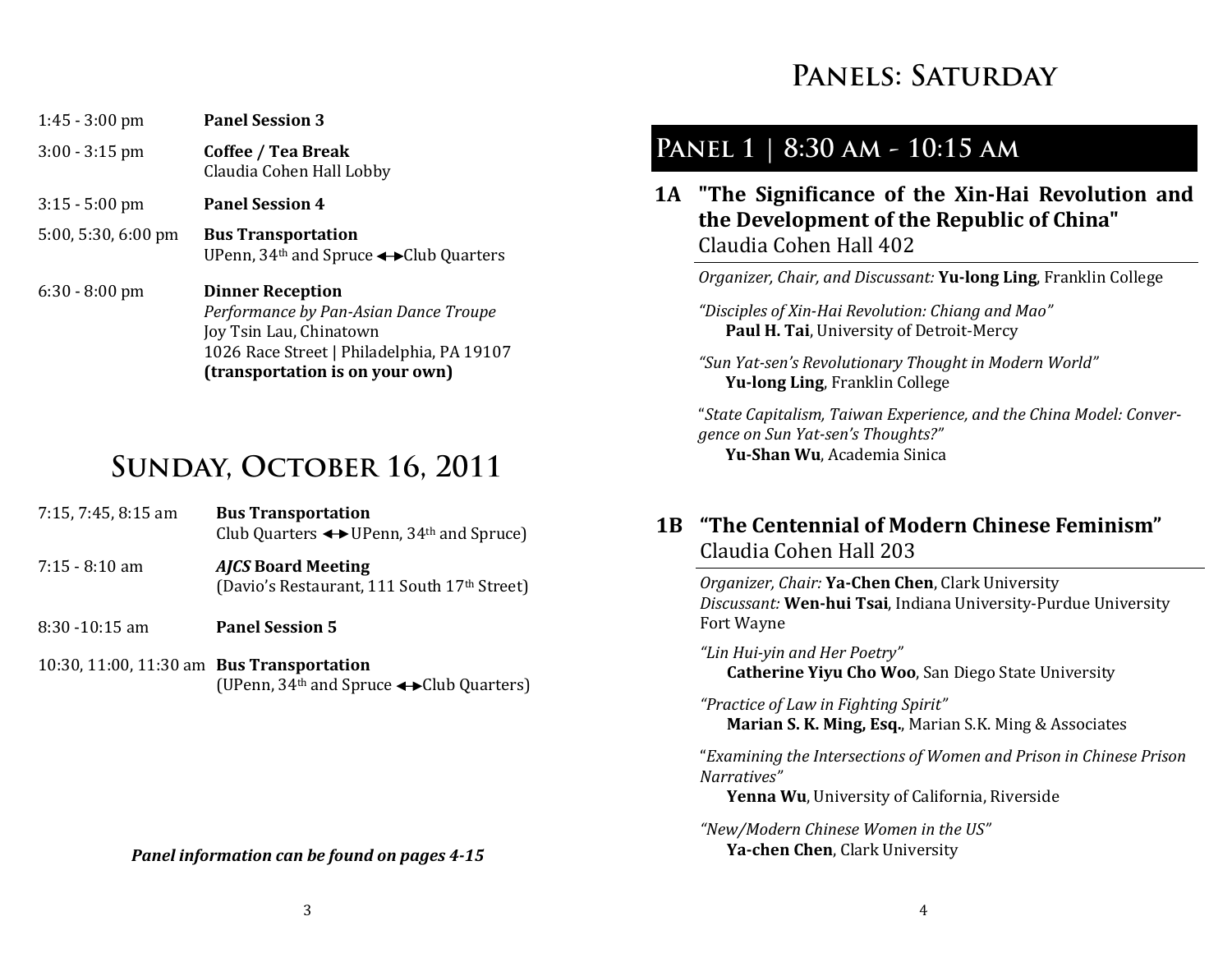#### 1C "Why Taiwan Matters?"

Claudia Cohen Hall 337 

Organizer: Shelley Rigger, Davidson College

Panelists:

Shelley Rigger, Davidson College Arthur Waldron, University of Pennsylvania **Megan Greene, University of Kansas Steven Philips, Towson University** 

#### 1D "The Economic Integration Between Taiwan and China"

Claudia Cohen Hall 392 

Organizer:

Paul Wan-Jiun Chiou, Shippensburg University H.J. Abraham Lin, City University of New York *Chair, Discussant:* **I-Ming Chiu**, Rutgers University, Camden

"Trade Complementarity and Hub-spoke Integration in East Asia: New Empirical Evidence and its Implications" Peter Chow, City University of New York

"Integration of Commercial Banking between Taiwan and China after MOU: Efficiency and Strategic Analysis"

H.J. Abraham Lin, City University of New York

"A Cross-cultural Comparison of Perceptions of Senior Leader Wrongdoing between China and the United States"

**Adib S. Birkland**, The City College of New York

# **Panel 2 | 10:30 am - 12:15 pm**

#### 2A "Reflections on the Xin-Hai Revolution and the ROC Centennial" Claudia Cohen Hall 402

Organizer: Y. Richard Chu, Rochester Institute of Technology Chair: Yu-long Ling, Franklin College

Discussants:

Sidney Chang, California State University, Fresno Yu-long Ling, Franklin College

"Contextualizing the Defeat of the 1911 Revolution" Edward Friedman, University of Wisconsin-Madison

"The Making of the Xin-Hai Revolution and Its Significance as seen from a Political Scientist's Perspective" James Hsiung, New York University

"The Xin-Hai Revolution and Dr. Sun Yat-sen's Thoughts on the Fifth Power of the Government: An Analysis of Taiwan's Control Yuan"

Yeong-kuang Ger, National Taiwan University, Control Yuan, **Taipei** 

"From Reform to Revolution: Rebalancing the Root Causes of the 1911 Revolution" 

David Pong, University of Delaware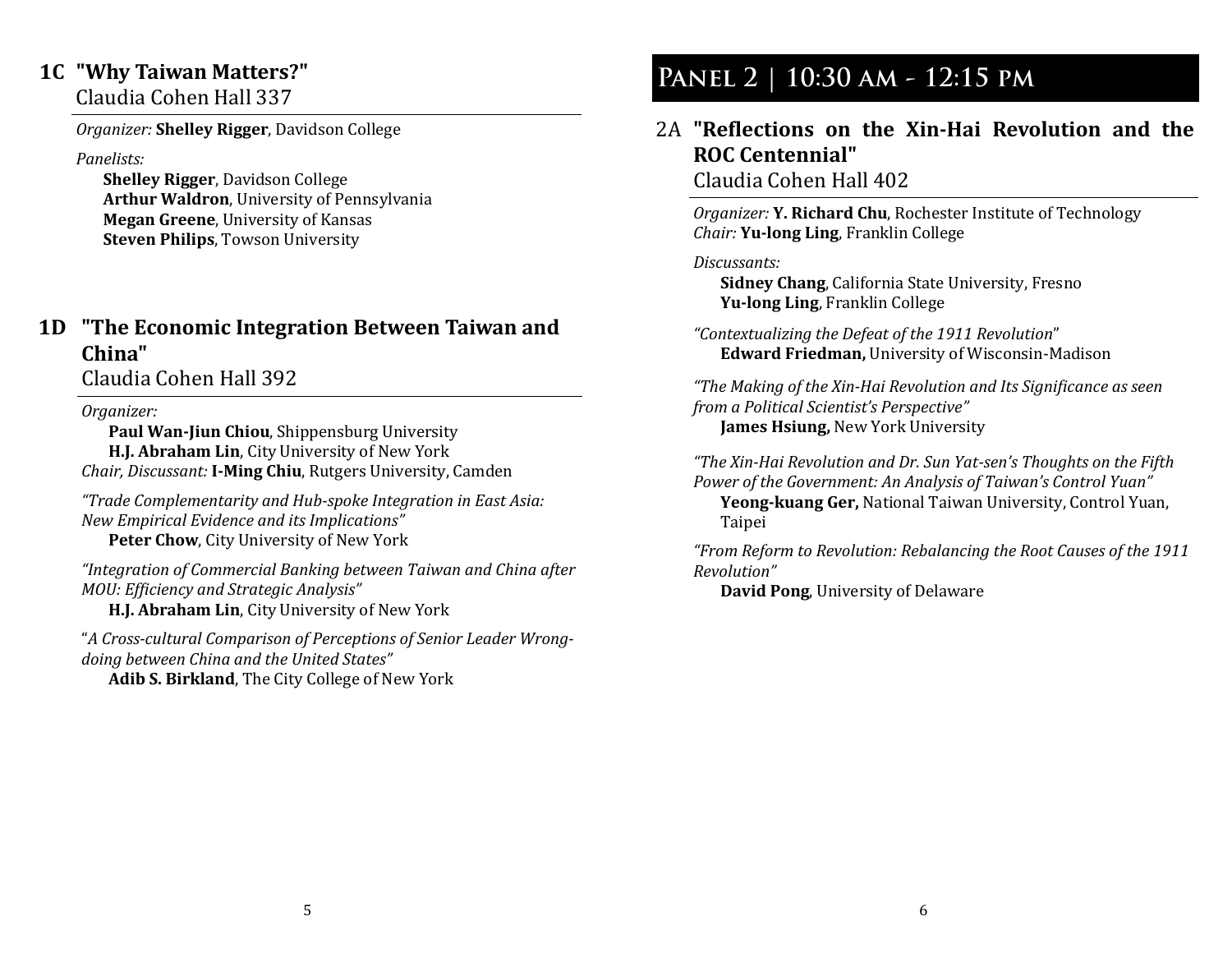## $2B$  "Women's Status at the Turn of the Republican Period in China"

#### Claudia Cohen Hall 204

Organizer, Chair: Linda H. Chiang, Azusa Pacific University Discussant: Phylis Lan Lin, University of Indianapolis

"A Woman's Republic: Sun Yat-sen, Tang Qunying and the Question of Women's Rights in 1912" David Strand, Dickinson College

"Chinese Women Studied Overseas during the End of Qing Dynasty" Linda H. Chiang, Azusa Pacific University

"The Idea of Human Equality and the Early Republican Era" Dan Palm, Azusa Pacific University

"Fashion and Freedom: A Textual Analysis of Chinese Women from 1911 to 2011"

**Chiung-Fang Chang, Lamar University** Garrick Harden, Lamar University

#### 2C "Changing Dynamics in Cross-Strait Relations" Claudia Cohen Hall 337

Organizer, Chair: Cal Clark, Auburn University Discussant: Vincent Wei-cheng Wang, University of Richmond

"Tiananmen's Ministers: Trans-societal Links and Globalizing China" Deborah Brown, Seton Hall University Tun-jen Cheng, College of William and Mary

"The Paradoxes in Taiwan's 'Two-Level Game' Concerning Cross-Strait Relations"

**Cal Clark**, Auburn University Alexander C. Tan, University of Canterbury

"An Inconvenient Truth for Taiwan: Accelerating Integration of China with Its One-China Principle into the Global Governance Mechanisms" Scott Yi-Chun Lin, Rutgers University

## 2D "Rising China's Foreign Policy"

Claudia Cohen Hall 392 

Organizer: Program Committee *Chair:* **Paul H. Tai**, University of Detroit-Mercy Discussant: Chunjuan Nancy Wei, University of Bridgeport

"Can the Rise of China Change the Global Order?" **Shengping Guo, York University** 

"The China-U.S. Aerospace Relationship: Competition, Cooperation, or Both?" 

#### **Stephen Uhalley**

"Chinese Rare Earths Policy as an Embryonic Security Dilemma" Shane Bilsborough\* **Joel Fetzer, Pepperdine University** 

"The Political Influence of Economic Interdependence in Japan's China Policy since the Koizumi Administration" **Scott Wilbur\*, University of Southern California** 

"Reexamine Sino-Vatican Relations: The Triangle Game between Vatican, China, and Taiwan,"

Yi-en Tso\*, University of North Texas

## **Panel 3 | 1:45 pm - 3:00 pm**

#### 3A Roundtable: "1911 Remembered in 2011" Claudia Cohen Hall 402

Organizer: Steven Phillips, Towson University Chair: James Carter, Saint Joseph's University

"Changing Emphases in the Study of the 1911 Revolution Among American Historians of China"

Keith Schoppa, Loyola College of Maryland

"Narratives of Commemoration: The PRC Looks Back on the 1911 Revolution" 

Edward McCord, The George Washington University

"The Legacy of 1911 and Democracy on Taiwan" **Steven Phillips, Towson University**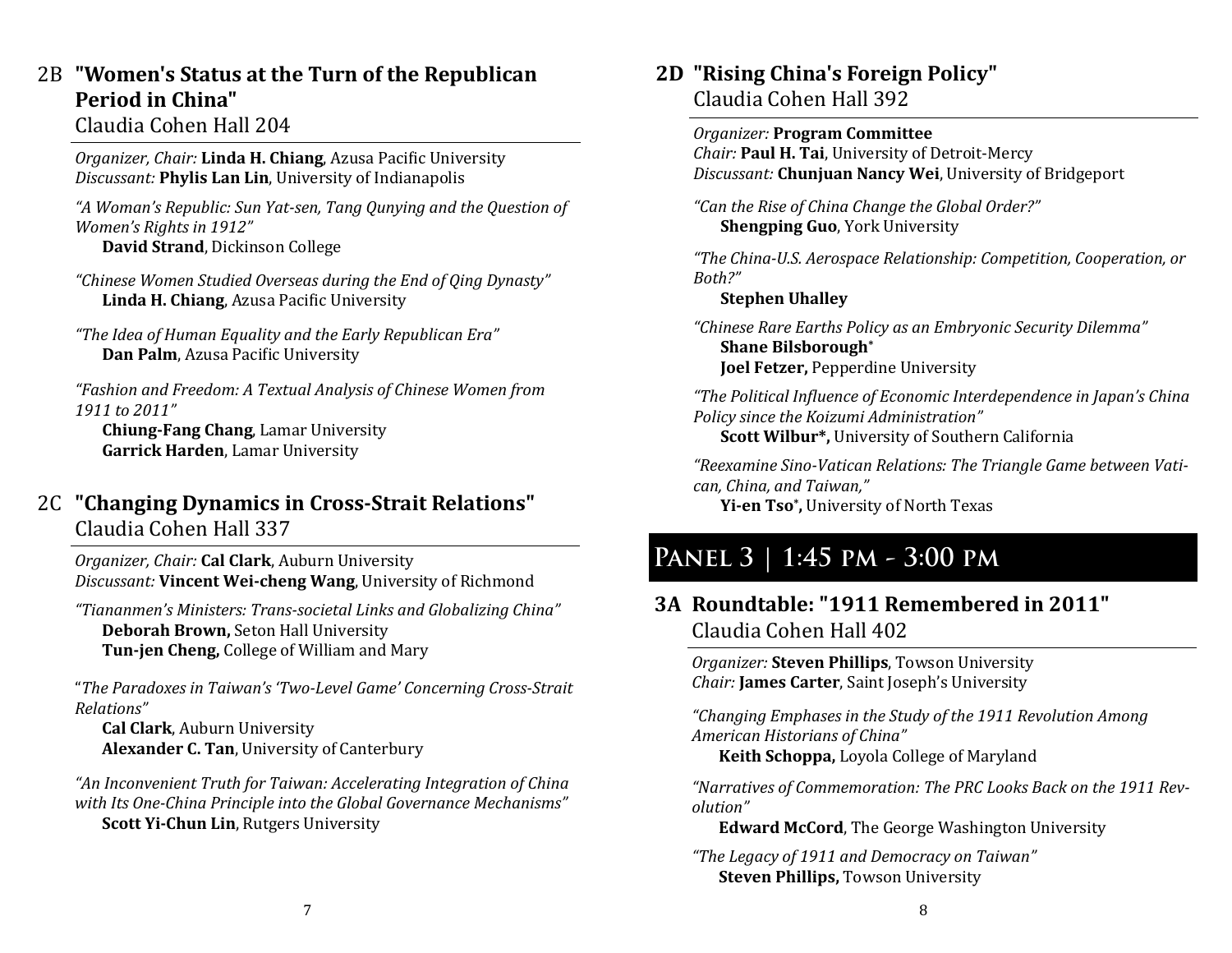### 3B "Defining 'China': Transnational Perspectives on Modern Chinese History"

Claudia Cohen Hall 203 

Organizer: Nagatomi Hirayama, University of Pennsylvania Chair: Arthur Waldron, University of Pennsylvania Discussants: 

Nagatomi Hirayama, University of Pennsylvania Minlei Ye, Princeton University

"Popular Opinion on Stalin's Death in 1953 China" Sheng Mao, University of Pennsylvania

"China, the Nanyang, and the Chinese World: Jinan Alumni, Nanyang Studies Researchers, and Trans-Regionalism, 1937-1941" Leander Seah, Stetson University

"Print Capitalism and the Overseas Chinese in Cuba" David Kenley, Elizabethtown College

#### 3C "Political Change and Development in Taiwan" Claudia Cohen Hall 204

Organizer, Chair: Thomas J. Bellows, University of Texas at San Antonio*Discussant:* **Yu-Shan Wu**, Academia Sinica

"The 2012 Elections Impact on Future Triangular Relations,"

Yu-long Ling, Franklin College

"Inputs in the Taiwan Political System Since the 2008 Elections" Thomas J. Bellows, University of Texas at San Antonio

"Taiwan's Political Evolution: A Personal Perspective" **Stanton Jue, formerly Department of State** 

## 3D "Public Opinion in Taiwan and the Security Stability in the Taiwan Strait"

Claudia Cohen Hall 337 

Organizer: Emerson Niou, Duke University Chair, Discussant: Cal Clark, Auburn University

"China's Rise and its Challenges to Taiwan" Te-yu Wang, Illinois State University

"Taiwan's Public Opinion and U.S. Strategy of Dual Deterrence" Yuan-Kang Wang, Western Michigan University

"Wanted: A Referendum on Taiwan's Unification with China" **Edward Chen, Bowling Green State University** 

### 3E "Cross-Strait, Trans-Societal, and Transnational Links"

Claudia Cohen Hall 392 

Organizer: Program Committee

Chair: Jerry McBeath, University of Alaska

Discussant: Edward Friedman, University of Wisconsin-Madison

"A Comparison of Environmental Education (EE) in China and Taiwan," 

Jerry McBeath, University of Alaska and Jenifer Huang McBeath

"A Case Study on Internet Polarization: Sina, 'Taiwan Strait Forum' on Economic Cooperation Framework Agreement (ECFA) signing"

Yi-Wen Fang,\* Chinese Culture University Yen-Sheng Chiang, UC Irvine

"The China-Taiwan Trade Deal and the Ensuing East Asian Political Economic Order" 

Chunjuan Nancy Wei, University of Bridgeport

 $(*)$  indicates student panelist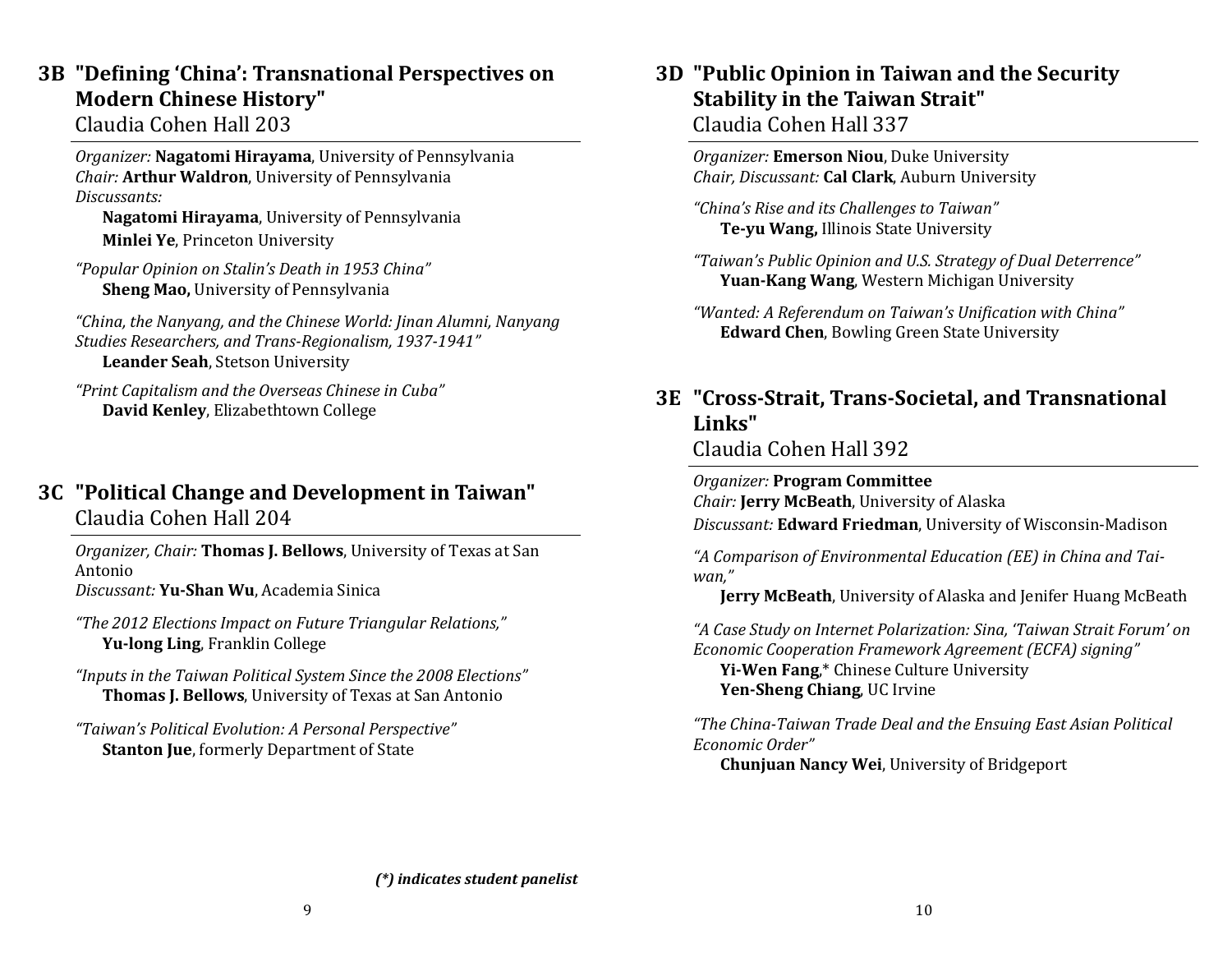## **Panel 4 | 3:15 pm - 5:00 pm**

#### 4A "A Century of Search for Constitutional Democracy in China"

Claudia Cohen Hall 402 

Organizer: Frederick Tse-shyang Chen, Quinnipiac University School of Law

Chair: Howard F. Chang, University of Pennsylvania Law School Discussant: James A. R. Nafziger, Willamette University College of Law 

"Human Rights and the Constitutions" Jacques De Lisle, University of Pennsylvania Law School

"One Hundred Years of the Legal Profession" Alison W. Conner, University of Hawaii William S. Richardson School of Law

"Why It Matters Whether the Cat is Black or White: The Rule of Law in China" 

**Joseph W. Dellapenna**, Villanova University School of Law

"Dr. Sun Yat-sun's Five-Power Constitution: Theory and Practice" Frederick Tse-shyang Chen, Quinnipiac University School of Law 

"Politicians and Judges in Taiwan's Judicial Personnel Affairs: Who Controls the Judiciary in Taiwan, 1998-2008?"

Chin-shou Wang, National Cheng Kung University Tzu-ching Kuo\*, National Cheng Kung University Cheng-yu Yang\*, National Cheng Kung University

## 4B "A Century of Discourse on Race, Ethnicity, Nation, and Modernity"

#### Claudia Cohen Hall 203

#### **Organizer: Program Committee**

Chair, Discussant: Yenna Wu, University of California, Riverside

"Discourses on Nation, Race, Ethnicity, and the Han Among Intellectuals in Late Qing and Early Republican China" Renee Yuwei Wong\*, Loughborough University (UK)

"Strangers on the Island: Ethno-partisanship and Taiwanese Attitudes Toward Immiarants"

Megan Pillar<sup>\*</sup>, Pepperdine University **Joel Fetzer**, Pepperdine University

"Jetlagged Simultaneity: Nationality Without Citizenship in Taiwan" **Jeffrey Chih-yu Twu**, City University of New York

"The Racial Conflict and Triads in Xin-Hai Revolution" **Cheng-Hsien Lin, Lamar University** 

#### 4C "Issues on Aging Problems in Taiwan" Claudia Cohen Hall 204

Organizer, Chair, Discussant: Wen-hui Tsai, Indiana University-Purdue University Fort Wayne

"Gerontology Training in Taiwan and Its Challenges" Wen-hui Tsai, Indiana University-Purdue University Fort Wayne 

"Small-scale, Personalized, & Innovative Daycare Centers in Taiwan" Po-tsung Chen, National Cheng-Kung University, Taiwan

"Differences in Adequacy and Equality among Benefits of Old Age Pension Programs in Taiwan"

Ya-ling Ko, National Chengkung University, Taiwan

 $(*)$  indicates student panelist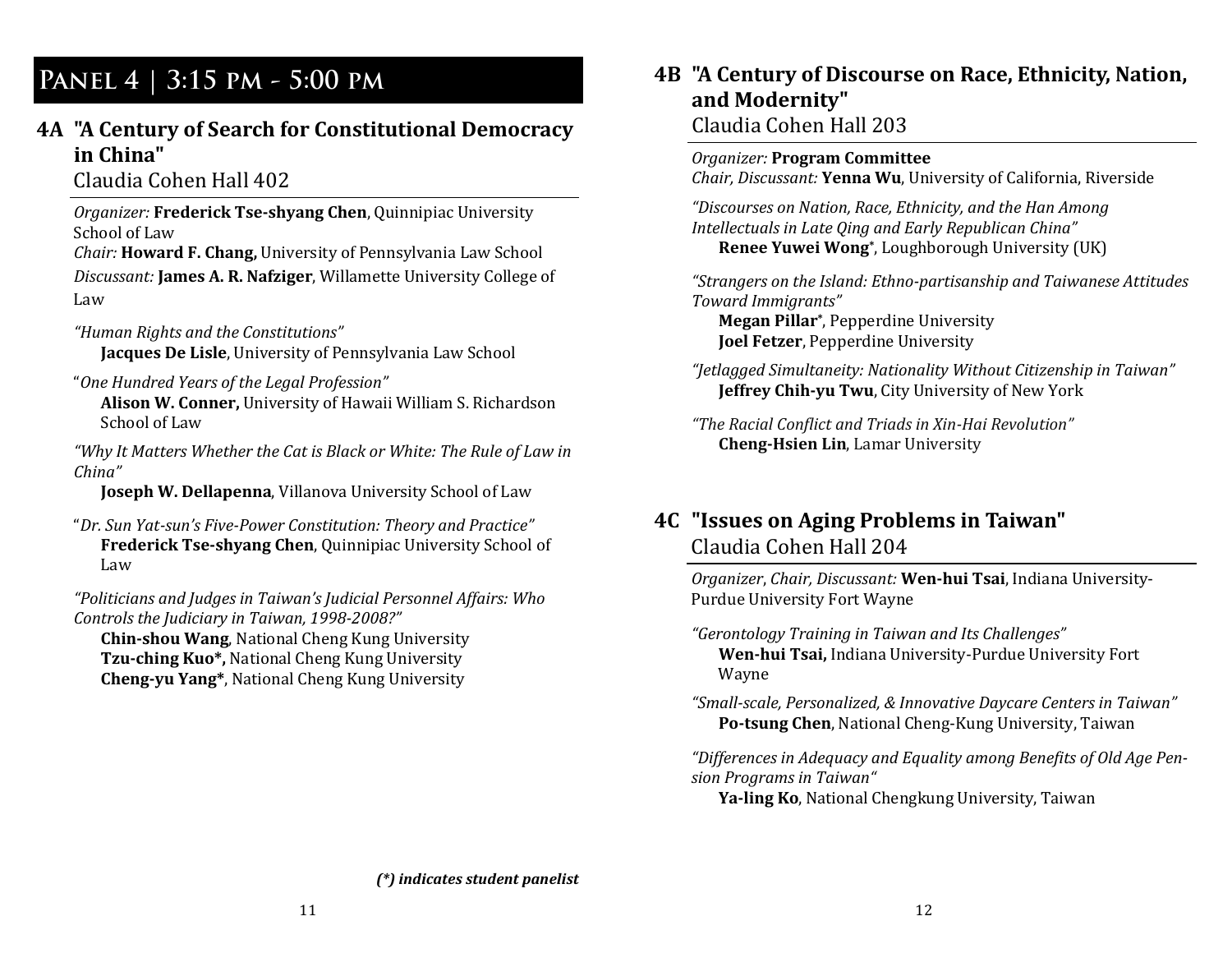## 4D Roundtable: "Developmental State, Beijing Consensus, and Washington Consensus"

Claudia Cohen Hall 337 

#### Organizer: Program Committee

#### Panelists:

Tun-jen Cheng, College of William and Mary Yu-shan Wu, Academia Sinica Peter Chow, City University of New York

### 4E Roundtable: "Taiwan's Bid for International Organizations: Current Participation and Objectives for the Future"

Claudia Cohen Hall 392 

*Organizer:* Thomas Bellows, University of Texas at San Antonio

Panelists:

**Thomas Bellows**, University of Texas at San Antonio **James Hsiung, New York University** Yu-Long Ling, Franklin College **Vincent Wei-cheng Wang, University of Richmond** 

#### $(*)$  indicates student panelist

# **Panels: Sunday**

# **Panel 5 | 8:30 am - 10: 15 am**

5A Special Roundtable Panel Commemorating Former AACS President: Professor Hungdah Chiu Claudia Cohen Hall 402 

Organizer: **Thomas Bellows**, University of Texas at San Antonio

#### Panelists:

**Jeffrey Chih-yu Twu, City University of New York** T.J. Cheng, College of William and Mary Yeong-Kuang Ger, National Taiwan University **James Hsiung, New York University** Yu-Long Ling, Franklin College Paul H. Tai, University of Detroit-Mercy Wen-hui Tsai, Indiana-Purdue University at Fort Wayne

## 5B "A Century of Literary and Linguistic Developments"

Claudia Cohen Hall 337 

Organizer: Program Committee Chair: Mao Chen, Skidmore College Discussants:

Ya-Chen Chen, Clark University Mao Chen, Skidmore College

"Chinese Literature During the 1911 Revolution and May Fourth Era" Mao Chen, Skidmore College

"Trauma, Ideology and Working-Through: Scar Literature from 1977 to 1983"

**Min Yang, University of Alberta** 

"Dreaming and Awakening in the Tower of Myriad Mirrors" Wen-ling Tung\*, University of California at Riverside

"Chinese Character Learning: Using Embodiment in Initial Stage" Ming-Tsan Pierre Lu, Columbia University